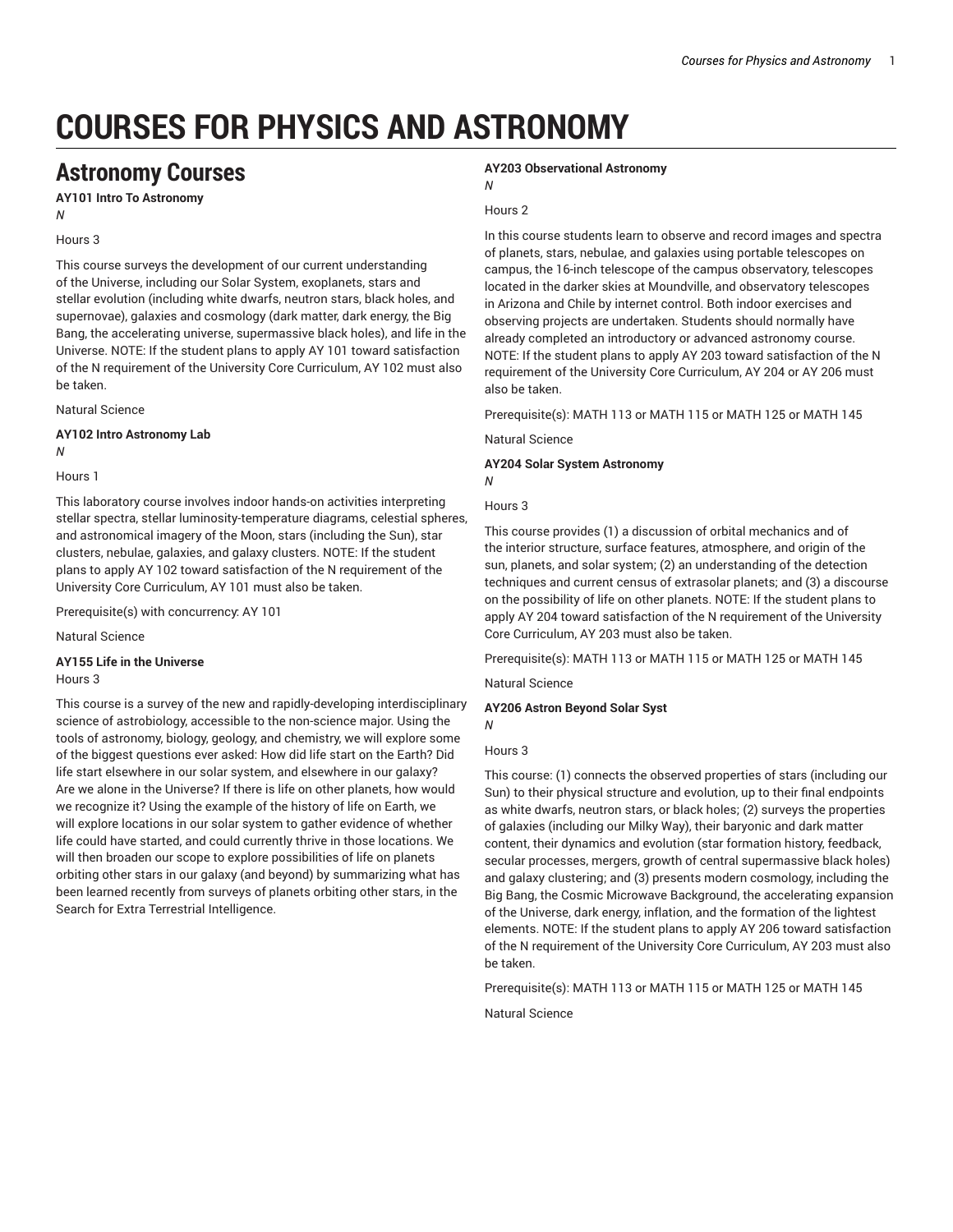### **AY421 Theoretical Astrophysics**

Hours 3

This course provides a broad introduction to the theoretical foundations of astrophysical phenomena, demonstrating how fundamental phenomenology arises from physical laws. Several broad domains of astrophysics are covered, including planetary and stellar orbits, radiation, radiative transfer, ionization, star and planet formation, stellar evolution, binary stars, special and general relativity (including black holes), galactic structure and dynamics (including dark matter), active galaxies, spacetime structure, formation of large scale matter structure, and cosmology (including the accelerating expansion of the Universe, dark energy, and Grand Unification of forces in the early Universe).

Prerequisite(s): PH 253

### **AY433 Techniques of Observational Astronomy** *W*

#### Hours 3

Students will learn to perform astronomical observations with eye, telescope, and modern detectors, using techniques of digital imaging, photometry, and spectroscopy. Wavelength ranges from radio to gammaray will be addressed. Students will gain familiarity with current software tools for data analysis, model fitting, and error analysis. Students will carry out and report on all components of observational research, from concept and data collection to analysis and presentation of conclusions. Writing proficiency is required for a passing grade in this course. A student who does not write with the skill normally required of an upperdivision student will not earn a passing grade, no matter how well the student performs in other areas of the course.

Prerequisite(s): AY 204 or AY 206 PH 253 or permission of instructor

Writing

### **AY450 Stars & Stellar Evolution**

Hours 3

This course is intended to facilitate a fairly complete understanding of stars, including their structure, evolution (formation, stages of burning, end states), synthesis of elements, and the physical processes involved in each of these, as well as introduce the modern computational modeling techniques used to apply stellar physics to stars. For astronomy students, this course will provide the background necessary to understand the underlying principles of stellar processes and modelling as they are used both in ongoing research into stellar physics and phenomena and in support of other areas of astronomical research where stellar populations, products and processes are important. In a broader context, relevant for any physics student, this course will discuss how understanding the physical principles in fluid dynamics, high-density materials, heat transfer, plasma physics, nuclear structure, and nuclear processes are assembled into our modern understanding of how stellar objects behave, and how the study of stars pushes the frontier of understanding in these areas of physics.

Prerequisite(s): MATH 238

### **AY482 Selected Topics in Astronomy** Hours 1-3

This course may deal with any astronomy topic not covered by existing courses. The course title is added at the time the course is taught. Repeat credit is allowed for different course titles.

### **AY491 Independent Study I** Hours 1-3

*No description available*

### **AY492 Independent Study II** Hours 1-3

*No description available*

# **Physics Courses**

**PH101 General Physics I** *N*

Hours 4

.

.

Lectures and laboratory. An algebra-based introductory course including classical mechanics and thermodynamics. Topics include: kinematics, Newtonian dynamics, conservation of energy and momentum, rotational motion, oscillations and waves, kinetic theory of gases, and thermodynamics. Degree credit can only be awarded for one of the following: PH 101, PH 105, or PH 125.

Prerequisite(s): MATH 113 or MATH 115 or MATH 125 or MATH 145

Natural Science

**PH102 General Physics II**

*N*

Hours 4

Lectures and laboratory. An algebra-based introductory course including electricity and magnetism, optics, and modern physics. Topics include: electrostatic force and fields, electrical energy, capacitance, resistance, dc circuits, magnetism, induction, ac circuits, electromagnetic waves, geometric optics, wave optics, relativity, quantum mechanics, atomic physics, and nuclear physics. Degree credit can only be awarded for one of the following: PH 102, PH 106, or PH 126.

Prerequisite(s): PH 101 or PH 105 or PH 125

Natural Science

### **PH105 General Physics W/Calc I**

### Hours 4

*N*

Lectures and laboratory. This is an introductory calculus-based course covering classical mechanics, conservation laws, oscillations, waves, and thermal phenomena. Two course format options may be offered: a studio format with integrated lectures and laboratories and a non-studio format in which lectures and laboratories meet separately. Degree credit can only be awarded for one of the following: PH 101, PH 105, or PH 125.

Prerequisite(s): MATH 125 or MATH 145

Natural Science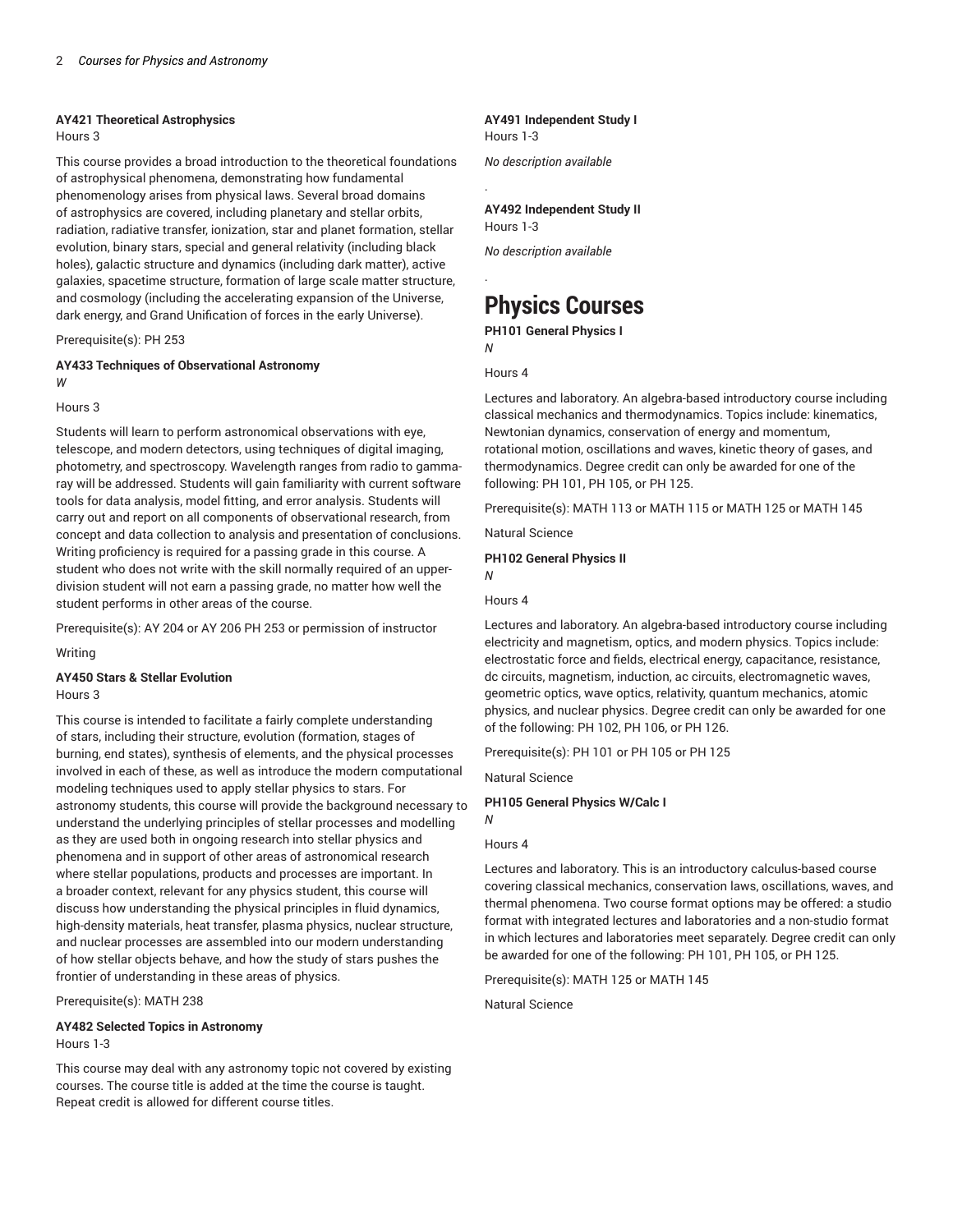### **PH106 General Physics W/Calc II**

### *N*

### Hours 4

Lecture and laboratory. Introductory calculus-based course in classical physics, including electricity, magnetism, and optics. Degree credit can only be awarded for one of the following: PH 102, PH 106, or PH 126.

Prerequisite(s): MATH 126 or MATH 146; and PH 101 or PH 105 or PH 125

### Natural Science

#### **PH111 Intro Physics Seminar** Hours 1

Seminar on current topics in Physics, aimed at a level accessible to all undergraduates. A broad introduction to exciting recent developments in physics, current areas of interest, and ongoing research at UA. Multiple faculty will present seminars, including some based on student suggestions.

### **PH115 Descriptive Physics for Non-Science Majors** *N*

#### Hours 4

A non-technical course designed for non-science majors intended to give an introduction to physics with no math prerequisites. Demonstrations and lectures on the chief topics of classical and modern physics and how they relate to everyday life. Credit earned in this course may not be counted toward fulfillment of the requirements for the major or minor in physics. Credit will not be granted for both PH 101 and PH 115. Three lecture hours and one laboratory period.

Natural Science

**PH125 Honors Gen Ph W/Calculus** *N, UH*

### Hours 4

This is an Honors version of PH 105, primarily intended for Physics majors and Honors students. This is an introductory calculus-based course covering classical mechanics, conservation laws, oscillations, waves, and thermal phenomena. This course is usually offered in the studio format (integrated lectures and labs). Degree credit can only be awarded for one of the following: PH 101, PH 105, or PH 125.

Prerequisite(s): MATH 125 or MATH 145

Natural Science, University Honors

### **PH126 Honors Gen Ph W/Calculus II**

*N, UH*

Hours 4

Lecture, discussion, and laboratory. This is an Honors version of PH 106, primarily intended for Physics majors and Honors students. Introductory calculus-based course in classical physics, including electricity, magnetism, and optics. Degree credit can only be awarded for one of the following: PH 102, PH 106, or PH 126.

Prerequisite(s): MATH 126 or MATH 146; and PH 105 or PH 125

Natural Science, University Honors

### **PH253 Intro Modern Physics**

### *N*

### Hours 3

Study of topics in modern physics, including special relativity, quantum physics, atomic structure, solid state physics, and selected additional topics (e.g. lasers, molecular physics, the atomic nucleus). NOTE: If the student plans to apply PH 253 toward satisfaction of the N requirement of the University Core Curriculum, PH 255 must also be taken.

Prerequisite(s): MATH 126 or MATH 146; and PH 102 or PH 106 or PH 126

Natural Science

### **PH255 Modern Physics Lab**

*N*

Hours 1

Experimental work in the topics that form the subject matter of PH 253, including special relativity, quantum physics, atomic and nuclear structure, and solid state physics. Successful students will develop their ability to collect and analyze experimental data, interpret the results, and present their findings in a clear, concise, and convincing way. NOTE: If the student plans to apply PH 255 toward satisfaction of the N requirement of the University Core Curriculum, PH 253 must also be taken.

Prerequisite(s): PH 253

Natural Science

### **PH301 Mechanics I** Hours 3

This course is a more rigorous and sophisticated treatment of the classical mechanics topics covered in the introductory courses PH 101/105/125. The treatment is based on differential equations. The list of topics includes vectors, Newtonian mechanics in 1, 2, and 3 dimensions, oscillations, Lagrangian mechanics, gravity and central forces, rotational motion of rigid bodies, non-inertial coordinate systems, and coupled oscillators and normal modes.

Prerequisite(s): MATH 238 and PH 102 or PH 106 or PH 126

Prerequisite(s) with concurrency: MATH 238

### **PH302 Intermediate Mechanics**

Hours 3

This course is a more rigorous and sophisticated treatment of the classical mechanics topics covered in the introductory courses PH 101/105/125. The course is based on differential equations, and is particularly intended for students who plan to pursue graduate studies in physics or astronomy. The list of topics includes Newton's laws, projectile motion, energy, momentum and angular momentum conservation, oscillations, calculus of variations, Lagrangian formalism, two-body central forces, rotation of rigid bodies, coupled oscillators and normal modes. Some aspects of nonlinear motion and chaos, Hamiltonian mechanics, collisions, and special relativity may also be covered.

Prerequisite(s): PH 102 or PH 106 or PH 126

Prerequisite(s) with concurrency: MATH 238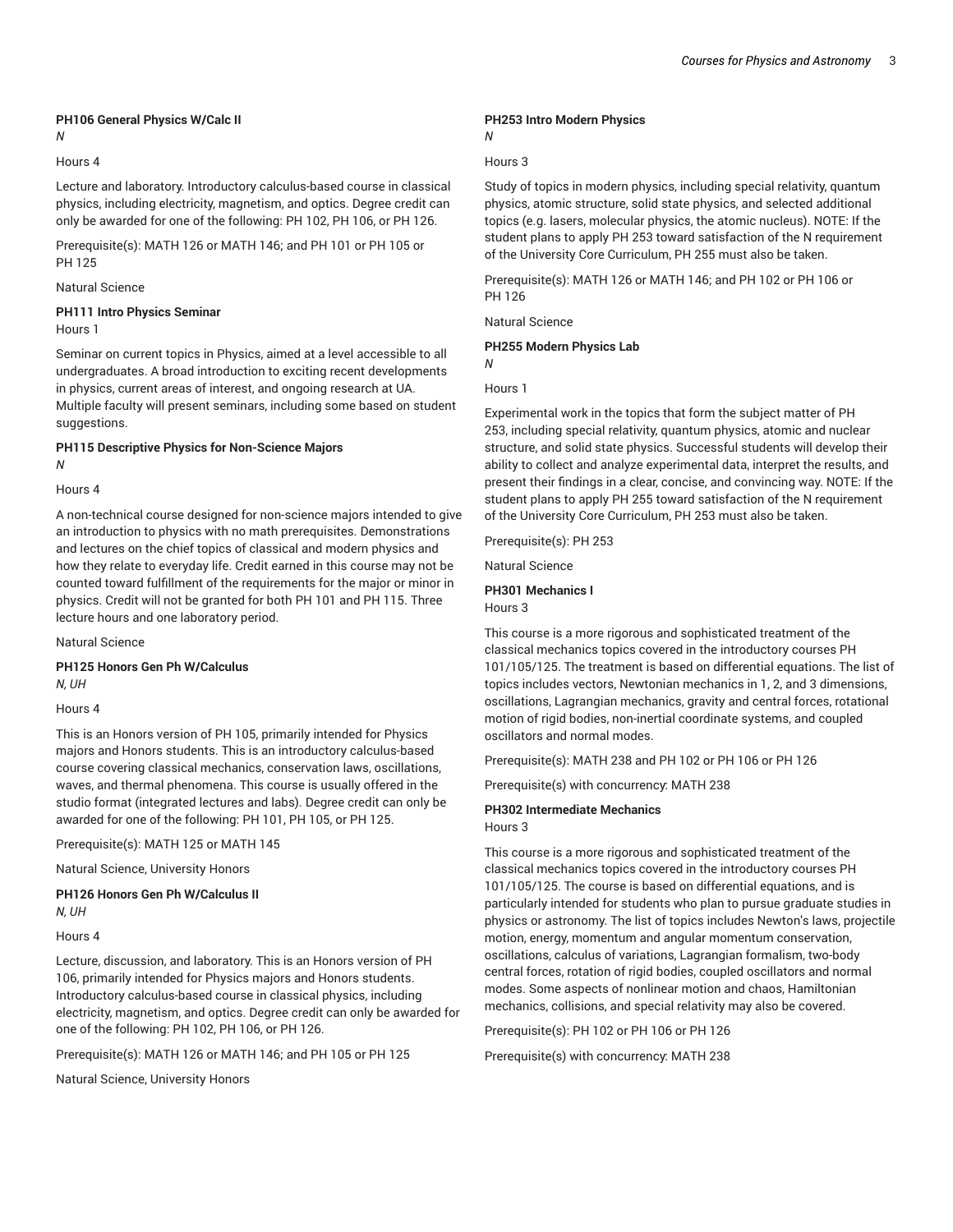### **PH331 Elect & Magnetism I**

Hours 3

Vector analysis, electrostatics and magnetostatics, potential, and electric and magnetic fields in matter.

Prerequisite(s): PH 102 or PH 106 or PH 126; and MATH 238

Prerequisite(s) with concurrency: MATH 238

### **PH332 Elect & Magnetism II**

Hours 3

Electrodynamics, conservation laws, electromagnetic waves, radiation, and relativity.

Prerequisite(s): PH 331

#### **PH354 Intermediate Modern Physics** Hours 3

The course provides an introduction to the topics of modern physics based on a theoretical approach. Topics include: the theory of special and general relativity with applications to black holes and cosmological models; particle physics and basic aspects of the standard model; nuclear physics with applications; fundamental interactions and symmetries; astrophysics of stellar evolution and celestial objects.

Prerequisite(s): PH 253

### **PH405 Physics For Science Teachers** *W*

Hours 3

Selected topics in contemporary physics for high-school and postsecondary science teachers. Writing proficiency is required for a passing grade in this course. A student who does not write with the skill normally required of an upper-division student will not earn a passing grade, no matter how well the student performs in other areas of the course.

Writing

### **PH411 Biophysics**

Hours 3

Physics of biological systems: proteins, lipids, nucleic acids, supramolecular structures, and molecular motors; structure, function, energetics, thermodynamics, bionanotechnology. Emphasis on systems that are best understood in physical and molecular detail.

### **PH412 Physics Pedagogy**

Hours 1

This is a course in teaching methodologies for introductory physics, based on recent results from physics education research.

Prerequisite(s): None

Prerequisite(s) with concurrency: None

### **PH434 Digital Electronics**

Hours 3

Two laboratory periods. Theory and practical application of digital integrated circuits, including gates, flip-flops, and counters. Computer data acquisition, D/A and A/D conversion, communication and instrument control fundamentals using LabView.

## **PH441 Quantum Structure of Matter I**

Hours 3

Wave functions, time-independent Schroedinger equation, mathematical tools of quantum mechanics, quantum mechanics in three dimensions, identical particles. No graduate credit will be awarded for PH 441.

Prerequisite(s): PH 253 and PH 331 and PH 301 or PH 302

Prerequisite(s) with concurrency: MA 237

#### **PH442 Quantum Structure of Matter II** *W*

Hours 3

Time-independent perturbation theory, variational principle, WKB approximation, time-dependent perturbation theory, adiabatic approximation, scattering theory. Writing proficiency is required for a passing grade in this course. A student who does not write with the skill normally required of an upper-division student will not earn a passing grade, no matter how well the student performs in other areas of the course. No graduate credit will be awarded for PH 442.

Prerequisite(s): PH 441

Writing

### **PH451 Machine Learning** Hours 3

The course will cover a mixture of foundational and applied machine learning topics related to practical applications in analysis of large scientific data. Students will learn the theory behind various machine learning algorithms and tools and will learn how to apply them to realworld problems. This course will introduce the fundamentals of machine learning and classification theory based on statistical learning and describe classes of popular algorithms in depth: decision and rulebased methods (decision trees and rules, bagging and boosting, random forests), deep learning-based models (fully connected, convolutional, recurrent, recursive, Bayesian, geometric deep learning and graph neural networks) as well as other machine learning algorithms.

Prerequisite(s): Some familiarity object-oriented programming languages (eg. Python, C++) or numerical computing environments would be useful for completion of the practical exercises.

#### **PH461 Nuclear and Particle Physics** Hours 3

An introduction to nuclear and elementary particle physics, this course will cover: nuclear properties, forces, structure and decays; experimental methods in nuclear and particle physics; introduction to the Standard Model of elementary particle physics; the quark model of hadrons; Quantum Electrodynamics; Quantum Chromodynamics and the strong interaction; the weak interaction; electroweak unification, gauge symmetries and the Higgs mechanism.

Prerequisite(s): PH 441

### **PH471 Thermal Physics** Hours 3

Introduction to thermal phenomena on a macroscopic and a statistical basis, and principles and laws governing them. Introduction to energy and entropy formalism and discussion of thermodynamic potentials (Helmholtz and Gibbs). Applications to systems in equilibrium.

Prerequisite(s): MATH 227 or MATH 247 and PH 253